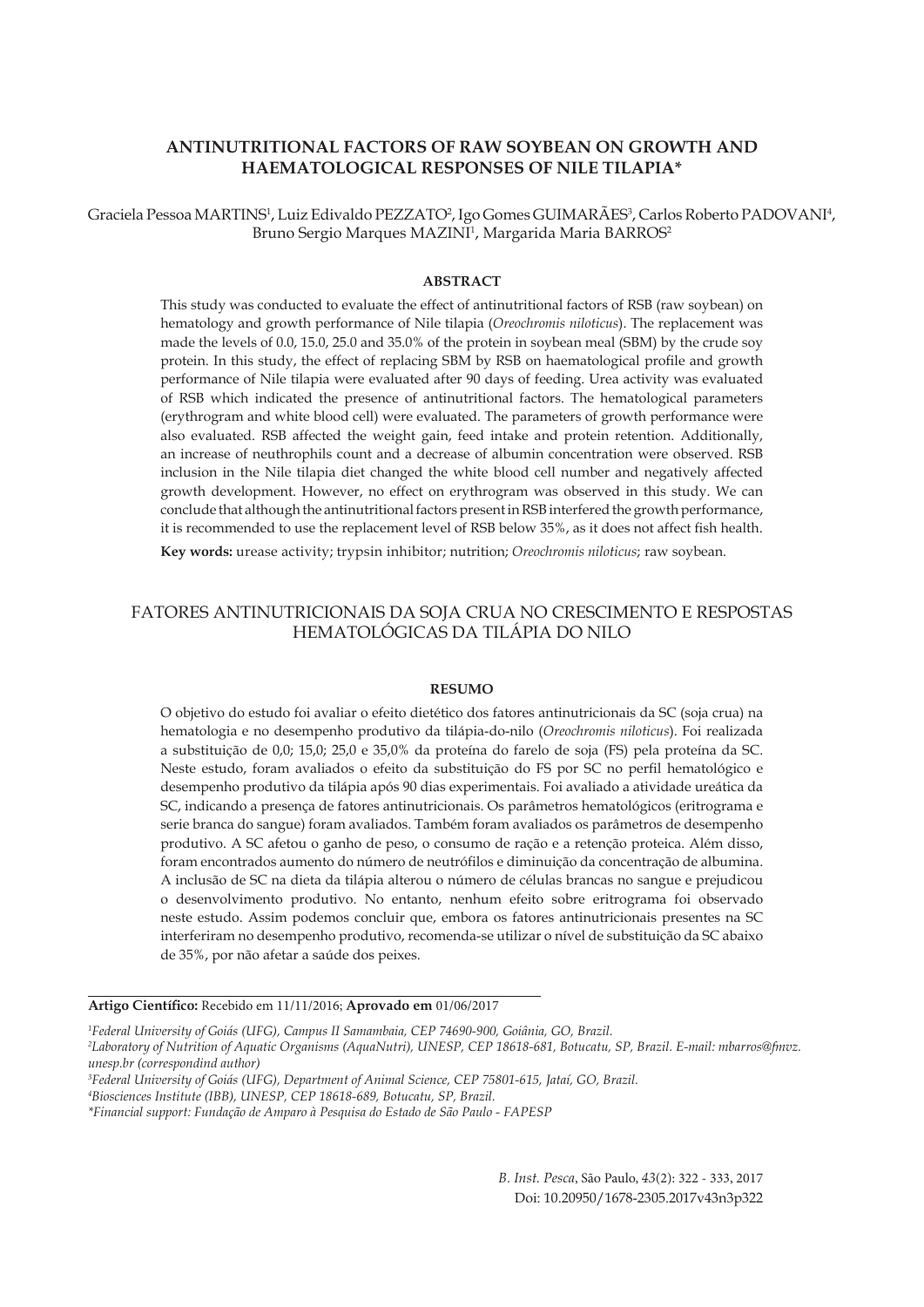# **INTRODUCTION**

Antinutrients or antinutritional factors are defined as substances which by themselves, or through their metabolic products arising in living systems, interfere with food utilization and affect the health of animals (FRANCIS *et al*., 2001). They are most likely present in plant feedstuffs and can be divided into four broad groups: 1) factors affecting protein utilization and digestion; 2) factors affecting mineral utilization; 3) antivitamins; and 4) miscellaneous substances (FRANCIS *et al*., 2001). According to KROGDAHL *et al*. (2010), the most relevant antinutritional factors are soluble and insoluble fibers, phytic acid, enzyme inhibitors, hemagglutinins, lectins, saponins, phytoestrogens, phytosterols and oligosaccharides, which are found in great amounts in soybean products. The study of the antinutritional factors in plant feed ingredients have gained more attention recently due to the markedly increase on plant feedstuffs inclusion in aquafeed in the last two decades. However, the substances which depress fish growth and health are difficult to study since most of the plant feedstuffs presents more than one antinutrient and showns that they may interact to produce undesirable effects (FRANCIS *et al.*, 2001; IWASHITA *et al*., 2008; KROGDAHL *et al.*, 2010).

Soybean is the most commonly used plant protein source to replace fish meal in aquaculture diets. The recommended upper limit for including soy products in herbivorous/omnivorous fish is 20% in grow-out phase, while for carnivorous species half of this amount is recommended (HERTRAMPF and PIEDAD-PASCUAL, 2003). However, previous studies have reported the suitability of total replacement of fish meal by standard soybean meal in Nile tilapia diets, however, it is important to have adequate supplementation with synthetic amino acids and the incorporation of the enzyme phytase to improve the availability of phosphorus (FURUYA *et al*., 2004a; DANWITZ *et al*., 2016). Additionally, other soy products, such as full-fat soybean meal (heat processed) may be limited up to 17% in Nile tilapia diets due to the several antinutrient contents that still are detected in this product after processing (FURUYA *et al*., 2004b).

The effects of the incorporation of raw soybean (whole unprocessed beans) has been reported in an early study with Nile tilapia (WEE and SHU, 1989). These authors observed a reduced growth performance and feed utilization in all inclusion levels of raw soybean compared to the diets with soybean meal or boiled full-fat soybean. Additionally, they concluded that Nile tilapia grew better when trypsin inhibitor levels were lower than 0.09%. EL-SAYED *et al.* (2000) reported a modification on secreted proteases of Nile tilapia fed with diets, which contained raw and processed soybeans. These authors also observed an inhibitory effect of wheat bran on protease activity of fish.

DANWITZ *et al.* (2016) observed a decrease in feed intake and in growth performance when they included the rapeseed protein in the diets for turbot (*Psetta maxima* L.). This seems to be a result of antinutritional factors present in used rapeseed, because ANFs like glucosinolates, their breakdown products and also phytic acid adversely affected feed palatability and fish growth.

Haematological and serum protein profile has been used as a tool to evaluate fish welfare and disturbance on fish metabolism (BARROS *et al.*, 2009; BARBIERI and BONDIOLI 2015). It can also be influenced by antinutritional factors, such as lectins presented in greater quantities in grain legumes, such as soybeans, peas and grasses. Lectins or hemagglutinins can be detected and characterized for their ability to agglutinate erythrocytes, in some cases with high specificity. They can also enhance mitogenic stimulation of lymphocytes and agglutination of cancer cells (LIS and SHARON, 1973). However, few studies on the effects of the antinutritional factors of soybean on Nile tilapia hematology are available.

Thus, based on the lack of available data about effect of raw soybean on fish haematology and the hypothesis that antinutritional factors may influence haematological profile of Nile tilapia, we designed a feeding trial with Nile tilapia fingerlings to test our hypothesis. Additionally, we evaluated the effect of different levels of raw soybean inclusion on growth performance and feed utilization.

### **METHODS**

This study was approved by the ethics committe of animal experimentation, protocol nº 208/2008.

Raw soybean grains (RSB) were ground for chemical composition analysis. Dry matter [DM], gross energy [GE], crude protein [CP], ether extract [EE], ASH, crude fiber [CF] of raw soybean and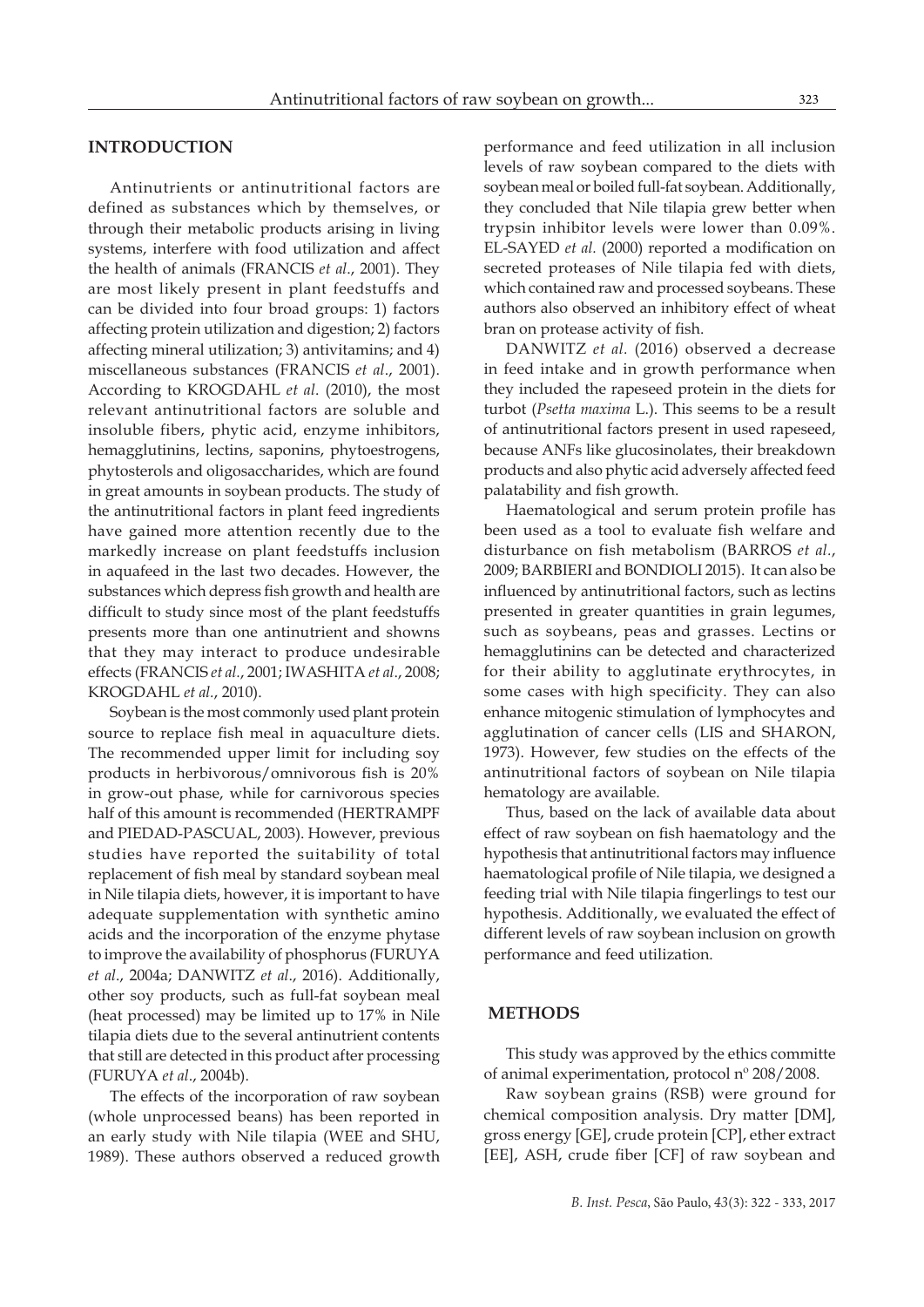soybean meal were analyzed according to AOAC (2000) protocols. For trypsin inhibitor activity analysis, raw soybean was finely ground and passed in a sieve with 60 mesh, and the crude soybean meal was cold defatted, successively washed in petroleum ether and analyzed according to KAKADE *et al.*  (1969). The chemical composition, trypsin inhibitor (TI) and urease activity values, protein solubility in KOH  $(g 100<sup>-1</sup>)$ , and other antinutrients in soybean meal (SBM) and RSB are shown in Table 1. Urease activity (pH) was determined according to AOCS (1980) and protein solubility in KOH (g  $100<sup>-1</sup>$ ) were determined according to ARABA and DALE (1990) (LABTEC, Campinas, SP, Brazil).

**Table1.** Chemical composition and antinutrients in standard soybean meal and raw soybean

| Chemical composition                      | Raw soybean          | Soybean meal                                                                                                               |  |  |  |  |  |  |
|-------------------------------------------|----------------------|----------------------------------------------------------------------------------------------------------------------------|--|--|--|--|--|--|
| Dry matter $(\%)$                         | 86.83a               | $87.71$ <sup>f</sup>                                                                                                       |  |  |  |  |  |  |
| Crude protein (%)                         | 36.04a               | 51.21 <sup>g</sup>                                                                                                         |  |  |  |  |  |  |
| Gross energy (kcal kg <sup>-1</sup> )     | $5,390$ <sup>a</sup> | 3,990 <sup>g</sup>                                                                                                         |  |  |  |  |  |  |
| Lipid $(\%)$                              | $24.6^{\circ}$       | 1.48 <sup>g</sup>                                                                                                          |  |  |  |  |  |  |
| Crude fiber $(\%)$                        | 9.65 <sup>a</sup>    | 7.12 <sup>g</sup>                                                                                                          |  |  |  |  |  |  |
| Ash $(\%)$                                | 4.88 <sup>a</sup>    | $7.44$ <sup>g</sup>                                                                                                        |  |  |  |  |  |  |
| Lysine $(\%)$                             | 0.6 <sup>b</sup>     | 3.978                                                                                                                      |  |  |  |  |  |  |
| Met + cyst $(\%)$                         | 0.27 <sup>b</sup>    | 1.25 <sup>g</sup>                                                                                                          |  |  |  |  |  |  |
| Antinutrients                             |                      |                                                                                                                            |  |  |  |  |  |  |
| Trypsin inhibitor (UTI mg <sup>-1</sup> ) | 257 <sup>a</sup>     | 58 <sup>h</sup>                                                                                                            |  |  |  |  |  |  |
| Urease activity (pH)                      | 2.21 <sup>a</sup>    | $0.00^{i}$                                                                                                                 |  |  |  |  |  |  |
| Protein solubility in KOH (%)             | 86.57a               | $69.16^{\rm i}$                                                                                                            |  |  |  |  |  |  |
| Non-starch polysaccharides (%)            | 10.9 <sup>b</sup>    | $20.00^{j}$                                                                                                                |  |  |  |  |  |  |
| Phytic acid (%)                           | 1.27c                | 1.00 <sup>k</sup>                                                                                                          |  |  |  |  |  |  |
| Tannin (mg $g^{-1}$ )                     | 1.52c                | $8.22^{i}$                                                                                                                 |  |  |  |  |  |  |
| Lectins $(mg g-1)$                        | 6.5 <sup>d</sup>     | $0.05 - 0.18$                                                                                                              |  |  |  |  |  |  |
| Saponins $(\%)$                           | $0.1 - 0.5^{\circ}$  | $0.43 - 0.67$ <sup>m</sup>                                                                                                 |  |  |  |  |  |  |
|                                           |                      | <sup>a</sup> Analyzed values; <sup>b</sup> values reported by MORRIS <i>et al.</i> (2005); <sup>c</sup> values reported by |  |  |  |  |  |  |

EGOUNLETY and AWORH (2003); <sup>d</sup> values reported by VASCONCELOS *et al.* (2001); values reported by KROGDAHL *et al.* (2010); <sup>*f*</sup> values reported by GONÇALVES *et al.* (2009); <sup>g</sup> values reported by GUIMARÁES *et al.* (2008); h values reported by CARVALHO *et al.* (1997); <sup>i</sup> values reported by STECH *et al.* (2010); <sup>j</sup> values reported by VIANA *et al.*  $(2011)$ ; <sup>k</sup> values reported by BERGAMIN *et al.*  $(2013)$ ; <sup>1</sup> values reported by BARROWS *et al.* (2008); m values reported by BUREAU *et al.* (1998).

#### *Experimental Diets*

The practical basal diet was formulated to contain approximately 30.0% crude protein and 4,000 kcal  $kg<sup>-1</sup>$  of crude energy based on the feedstuff values reported in NRC (1993). Diets were mechanically mixed with water (25% of dry weight) in a Kitchen Aid multi-function mixer (Ação Científica®, Piracicaba, SP, Brazil) and pelleted a meat grounder aiming to obtain a 4.0 mm pellet diameter (Ação Científica®, Piracicaba, SP, Brazil) (Table 2). The experimental diets consisted of a basal control diet (without RSB, diet RSB0) and three test diets containing 10.62% (RSB15); 17.70% (RSB25) and 24.78% (RSB35) of RSB due to the replacement of 0.0, 15.0, 25.0 and 35.0% of protein in soybean meal SBM for protein of RSB (Table 2).

#### *Feeding and Sampling*

One hundred and sixty all-male Nile tilapia with

an initial body weight of  $17.0 \pm 1.55$  g (mean  $\pm$  SD) were randomly assigned into 32, 200 L-aquaria, at a stocking density of five fish/aquarium, four treatments with eight replicates. The tanks were inserted in a recirculation system with a biofilter and controlled heating system, that maintained the water quality and temperature at  $26.0 \pm 1.0$  °C. Each tank was considered a replicate for the growth performance trial.

#### *Hematology*

After 90 days, the haematological parameters were evaluated on eight fish per treatment (one fish from each replicate). The fish were anesthetized (1.5 g benzocaine: 15L water), and blood samples were drawn from the caudal vein using a tuberculin syringe, rinsed on 3% EDTA. For Red blood cell [RBC] and leukocyte counts [WBC] were determined by dilution and counting using a hemocytometer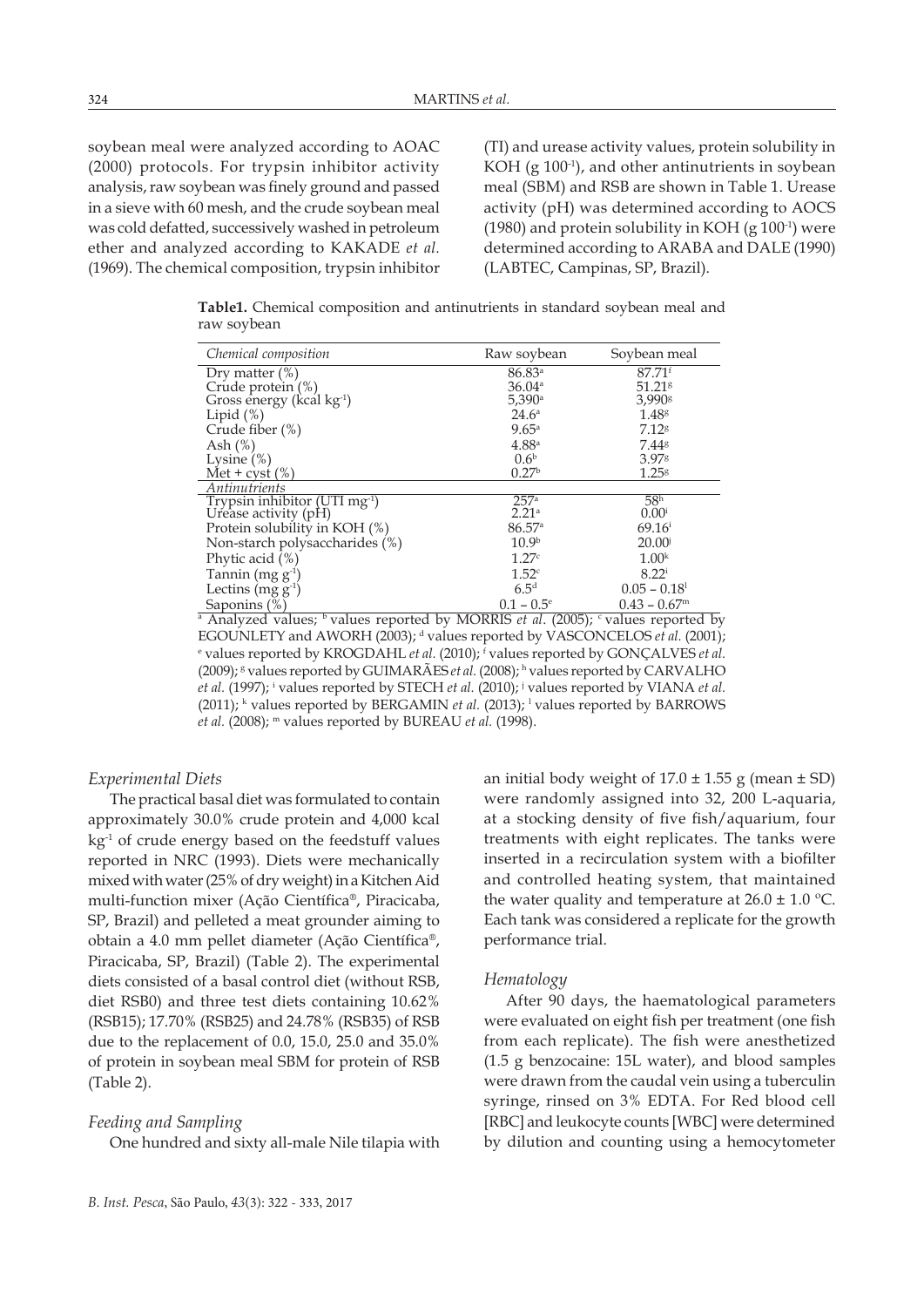in Neubauer's chamber, using 0.01% Merck® Toluidine Blue diluted in 0.9% physiological solution in a 1: 200 ratio Thoma pipette. It was prepared of blood-staining blades stained with May-Grünwald-Giemsa-Wright for total thrombocyte count and for leukocytes differentiation. Differential counting was performed on a light microscope under immersion (100 x). Two hundred cells were counted to establish percentages for each target cellular, targeted component. The haemoglobin [Hb] was determined by the cyanometahaemoglobin colorimetric method using a commercial kit (Gold Analisa Diagnóstica,

Belo Horizonte, MG, Brazil). The haematocrit [Ht]

was determined using the microhematocrit method. The total plasma protein [TPP] was measured using a manual Goldberg refractometer by breaking the microhaematocrit capillary just above the leukocyte layer after the haematocrit reading. The mean corpuscular volume  $[MCV = (Ht x 10)/RBC]$  and the mean corpuscular haemoglobin concentration [MCHC =  $(Hb \times Ht) \times 100$ ], were calculated. The albumin concentration [ALB] was determined by the bromocresol method using a commercial kit (Analisa DiagnósticaÒ) for colorimetric determination. The albumin:globulin ratio [A/G] was calculated as following Globulin =  $TPP - ALB$ ;  $A/G = ALB/G$ lobulin.

**Table 2.** Diet composition and proximate analysis of the experimental diets (dry matter)

|                                       | Replacement level (%) |       |       |       |
|---------------------------------------|-----------------------|-------|-------|-------|
|                                       | $\theta$              | 15    | 25    | 35    |
| Ingredient                            |                       |       |       |       |
| Wheat middlings                       | 13.50                 | 13.18 | 8.50  | 3.00  |
| Meat and bone meal 45                 | 10.50                 | 10.50 | 10.50 | 10.50 |
| Soybean meal                          | 61.10                 | 53.00 | 48.00 | 42.00 |
| Raw soybean                           | 0.00                  | 10.62 | 17.70 | 24.78 |
| Corn                                  | 2.00                  | 6.00  | 11.40 | 18.92 |
| Corn starch                           | 2.00                  | 0.00  | 0.00  | 0.00  |
| Soybean oil                           | 10.23                 | 6.00  | 3.15  | 0.00  |
| NaCl                                  | 0.10                  | 0.10  | 0.10  | 0.10  |
| Methionine                            | 0.22                  | 0.25  | 0.30  | 0.35  |
| Ascorbic acid                         | 0.08                  | 0.08  | 0.08  | 0.08  |
| Vitamin premix <sup>1</sup>           | 0.15                  | 0.15  | 0.15  | 0.15  |
| Mineral premix <sup>2</sup>           | 0.10                  | 0.10  | 0.10  | 0.10  |
| $BHT^3$                               | 0.02                  | 0.02  | 0.02  | 0.02  |
| Total                                 | 100                   | 100   | 100   | 100   |
| Proximate Composition                 |                       |       |       |       |
| Crude energy (kcal kg <sup>-1</sup> ) | 4,053                 | 4,090 | 4,114 | 4,120 |
| Crude protein (%)                     | 30.87                 | 31.68 | 31.98 | 31.91 |
| Ether extract (%)                     | 12.86                 | 11.21 | 10.09 | 8.69  |
| Crude fiber (%)                       | 4.10                  | 4.77  | 4.90  | 4.94  |

1 Vitamin premix supplied the following (IU or mg kg-1 diet): vitamin A, 16060; vitamin D3, 4510; vitamin E (DL-α tocopherol), 250; vitamin K (menadione sodium bisulphite), 30; thiamine, 32; riboflavin, 32; Ca-D-pantothenate, 80; niacin, 170; biotin, 10; folic acid, 10; cyanocobalamin, 0.032; pyridoxine, 32. <sup>2</sup>Mineral premix supplied the following (mg kg<sup>-1</sup> diet): Na2SeO3, 0.7; MnO, 50; ZnO, 150; FeSO4, 150; CuSO4, 20; CoSO4, 0.5; I2Ca, 1.0. 3 Antioxidant: butylated hydroxytoluene.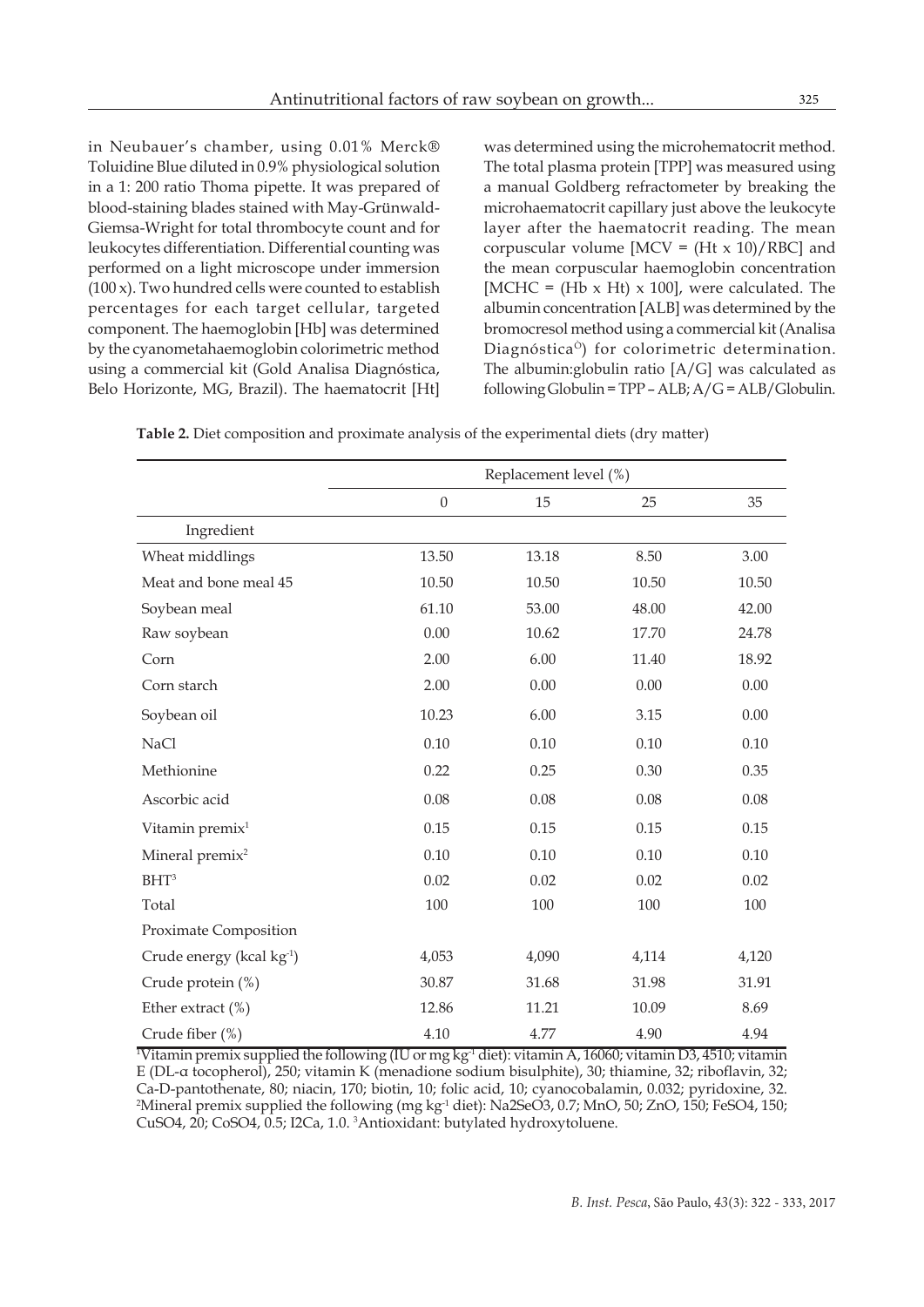## *Growth performance*

At the end of the feeding trial (90 days), growth performance was evaluated by calculation of weight gain [WG = final weight – initial weight], feed intake [FI = total food offered during the experimental period], feed conversion ratio [FCR = feed fed/weight gain], protein efficiency ratio [PER = weight gain/total protein intake], protein retention  $[PR = (((final body weight x whole-body)$ protein) - (initial body weight x initial whole-body protein)) / (dietary protein))  $\times$  100] and relative percentage survival [RPS% = (number of surviving fish/number of initial fish)/100].

## *Chemical analyzes of diets and Whole-body*

At the beginning of the feeding trial 25 fish from the initial stock were anesthetized with an alcoholic solution of benzocaine diluted in water (1g 10L-1) and euthanized by anesthetic overdoses  $(1g L<sup>-1</sup>)$  for the determination of initial whole-body composition. The same euthanasia procedure was performed at the end of feeding trial with eight fish from each treatment for the determination of final whole-body compositions. The analyzes performed for the initial and final wholebody composition, and for the diets were: Dry matter [DM], crude protein [CP], ether extract [EE], crude fiber [CF] and ash were determined according to AOAC (2000); energy contents were determined in adiabatic, calorimetric bomb (IKA® Werke – JK C2000 basic).

### *Statistical analysis*

Design in this study was completely randomized. Data on growth performance were analyzed by one-way ANOVA using the general linear model [GLM] procedure, complemented by Tukey test (SAS, 2004). Data on survival rate were submitted to the Kruskal-Wallis non-parametric statistical test complemented with multiples comparisons of Dunn (ZAR, 1999). Data on whole-body composition were submitted to ANOVA and Tukey test to the pair of averages (ZAR, 1999). Haematology data were submitted to ANOVA for repeated measures models in independent groups (JOHNSON and WICHERN, 2002).

# **RESULTS**

The water quality parameters, such as pH 7.0  $\pm$  0.5, dissolved oxygen 7.05  $\pm$  0.15 mg L<sup>-1</sup>, total ammonia  $0.11 \pm 0.07$  mg L<sup>-1</sup>, and alkalinity 100.00  $\pm$ 10.00 eq mg  $CaCO<sub>3</sub> L<sup>-1</sup>$  are within the optimal range for this species (BOYD, 1996). Raw soybean levels did not affect erythrogram (Figure 1). The presence of raw soybean significantly increased the absolute number of neutrophils ( $P < 0.05$ ) (Figure 2) and affected the albumin content ( $P < 0.05$ ) (Table 3).



**Figure 1.** Red blood cell [RBC] count (a), hematocrit (b), hemoglobin concentration (c), mean corpuscular volume (d) and mean corpuscular hemoglobin concentration [MCHC] (e) of Nile tilapia fed diets containing different levels of RSB; the area between the two dotted lines (Fig. 1a, 1b and 1c) represents reference interval for Nile tilapia (BARROS *et al*., 2009); values are mean ± SD of eight fish per diet, where (n=32).

*B. Inst. Pesca*, São Paulo, *43*(3): 322 - 333, 2017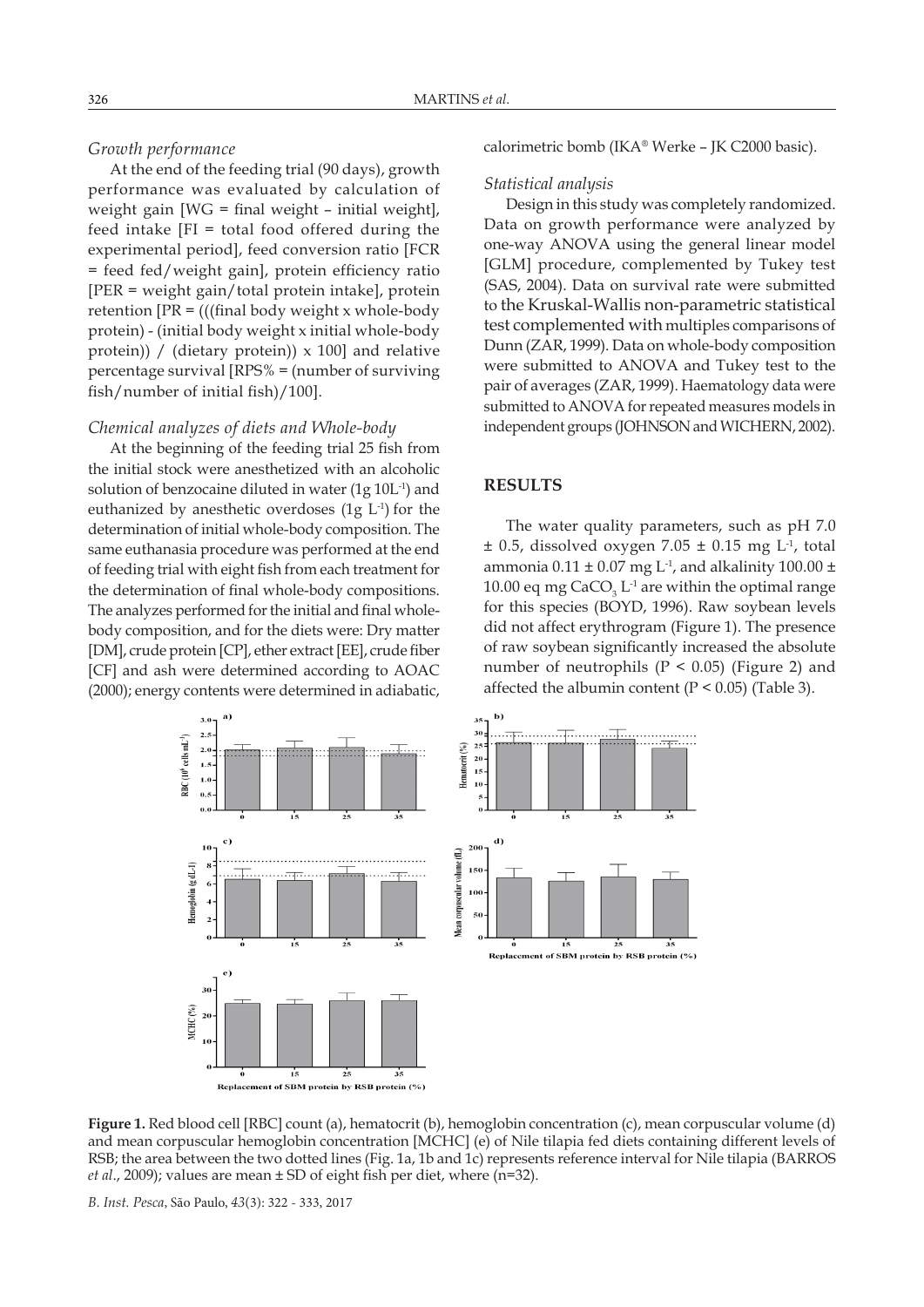

**Replacement of SBM protein by RSB protein (%)**

**Figure 2.** Total leukocyte count [WBC] (a), lymphocytes (b), neutrophils (c), monocytes (d) and thrombocytes (e) count of Nile tilapia fed diets containing different levels of raw RSB; values are means ± 95% confidence interval of eight fish per diet; different letters indicate significant differences at P < 0.05 by Dunn test, where (n=32).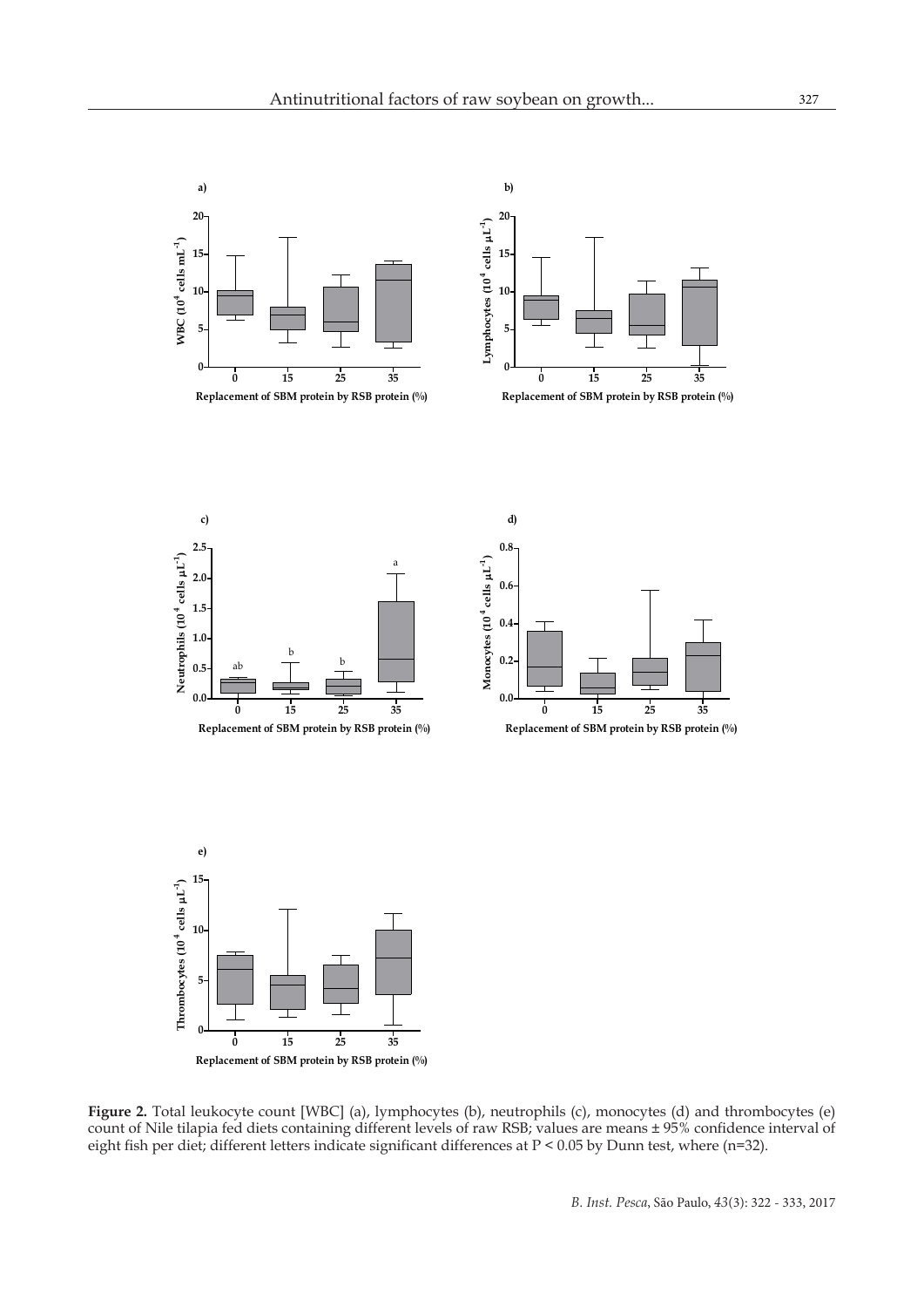|                        | Replacement of SBM protein by RSB protein $(\%)^1$ |                              |                         |                         |          |
|------------------------|----------------------------------------------------|------------------------------|-------------------------|-------------------------|----------|
| Parameter              | $\Omega$                                           | 15                           | 25                      | 35                      | P-value  |
| $TPP$ (mg $dL^{-1}$ )  | $3.06 \pm 0.50$                                    | $3.09 \pm 0.60$              | $3.07 \pm 0.53$         | $2.69 \pm 0.47$         | P > 0.05 |
| $ALB$ (mg $dL^{-1}$ )  | $1.16 \pm 0.30$ <sup>ab</sup>                      | $1.40 \pm 0.20$ <sup>a</sup> | $1.03 \pm 0.20^{\rm b}$ | $1.00 \pm 0.26^{\circ}$ | P < 0.05 |
| $GLOB$ (mg $dL^{-1}$ ) | $2.05 \pm 0.70$                                    | $2.05 \pm 0.92$              | $2.43 \pm 0.65$         | $1.81 \pm 0.49$         | P > 0.05 |
| A/G                    | 0.77<br>$(0.37 - 0.88)$                            | 0.79<br>$(0.58 - 1.91)$      | 0.51<br>$(0.36 - 0.71)$ | 0.59<br>$(0.35 - 0.96)$ | P > 0.05 |

**Table 3.** Means and standard deviations of total plasma protein [TPP], albumin [ALB], globulin [GLOB] and albumin/ globulin ratio [A/G] of Nile tilapia fed experimental diets

<sup>1</sup>SBM: soybean meal; RSB: raw soybean; Different superscript letters indicate significant differences at P < 0.05.

Replacement of SBM protein by RSB protein negatively affected weight gain, feed intake and protein retention, but did not significantly influence on feed conversion, protein efficiency rate and survival rate (Table 4).

Raw soybean did not influence protein content.

Fish fed diets with the highest inclusion level of RSB (35%) showed the highest moisture content, which it was not different from fish fed the 25% inclusion level. The fat content was inversely correlated with the increase on RSB inclusion in the diets (Table 5).

**Table 4.** Means and standard deviations of weight gain [WG], feed intake [FI], feed conversion ratio [FCR], protein efficiency ratio [PER], protein retention [PR] and relative percentage survival [RPS] of Nile tilapia fed experimental diets.

|              | Replacement of SBM protein by RSB protein $(\%)^1$ |                            |                               |                               |          |
|--------------|----------------------------------------------------|----------------------------|-------------------------------|-------------------------------|----------|
| Variable     | $\theta$                                           | 15                         | 25                            | 35                            | P-value  |
| $WG (g)$ **  | $522.30 \pm 41.25$ <sup>a</sup>                    | $381.17 \pm 62.51^{\circ}$ | $360.94 \pm 65.46^b$          | $358.62 \pm 31.62^b$          | P < 0.05 |
| $FI(g)^*$    | $829.59 \pm 51.28$ <sup>a</sup>                    | $739.53 \pm 20.14^{\circ}$ | $730.99 \pm 29.60^{\circ}$    | $704.99 \pm 30.75^{\rm b}$    | P < 0.05 |
| <b>FCR</b>   | $1.60 \pm 0.15$                                    | $2.00 \pm 0.40$            | $2.10 \pm 0.46$               | $1.98 \pm 0.16$               | P > 0.05 |
| PER $(\%)$   | $1.75 \pm 0.17$                                    | $1.45 \pm 0.25$            | $1.35 \pm 0.28$               | $1.41 \pm 0.12$               | P > 0.05 |
| $PR(%)^{**}$ | $24.79 \pm 0.57$ <sup>a</sup>                      | $20.92 \pm 0.65^{\circ}$   | $18.16 \pm 0.71$ <sup>c</sup> | $19.12 \pm 0.66$ <sup>c</sup> | P < 0.05 |
| RPS(%)       | $100.00 \pm 0.00$                                  | $92.00 \pm 16.00$          | $100.00 \pm 00.00$            | $100.00 \pm 0.00$             | P > 0.05 |

<sup>1</sup>SBM: soybean meal; RSB: raw soybean; Different superscript letters indicate significant differences at  $P < 0.05$ ; \*Linear effect FI = 815.853-3.444x, R<sup>2</sup> = 0.56; \*\*Quadratic effect: WG = 520.792-12.106x+0.216x<sup>2</sup>,  $R^2 = 0.58$ ; PR = 24.935-0.410x+0.007x<sup>2</sup>, R<sup>2</sup> = 0.90.

**Table 5.** Means and standard deviations of whole-body composition of Nile tilapia fed experimental diets, wet weight basis.

|              | Whole-body | Replacement of SBM protein by RSB protein $(\%)^1$ |                              |                              |                              |          |
|--------------|------------|----------------------------------------------------|------------------------------|------------------------------|------------------------------|----------|
| Variable (%) | (initial)  | $\Omega$                                           | 15                           | 25                           | 35                           | P-value  |
| Moisture     | 74.02      | $70.35 \pm 1.00^{\circ}$                           | $71.27 + 2.29$ <sup>b</sup>  | $72.12 + 1.13$ <sup>ab</sup> | $73.62 + 0.54$ <sup>a</sup>  | P < 0.05 |
| Protein      | 15.74      | $15.77 \pm 0.40$                                   | $17.50 \pm 2.55$             | $15.85 \pm 0.53$             | $15.64 \pm 0.62$             | P > 0.05 |
| Lipid        | 4.78       | $10.49 \pm 1.14$ <sup>a</sup>                      | $8.61 \pm 0.72$ <sup>b</sup> | $8.56 \pm 0.99$ <sup>b</sup> | $7.06 \pm 0.29$ <sup>c</sup> | P < 0.05 |
| Ash          | 3.99       | $3.56 \pm 0.27$ <sup>a</sup>                       | $2.81 \pm 0.69^{\circ}$      | $3.81 \pm 0.31$ <sup>a</sup> | $4.03 \pm 0.26^{\circ}$      | P < 0.05 |

<sup>1</sup>SBM: soybean meal; RSB: raw soybean; Different superscript letters indicate significant differences at  $\overline{P}$  < 0.05 by Tukey test, where (n=32).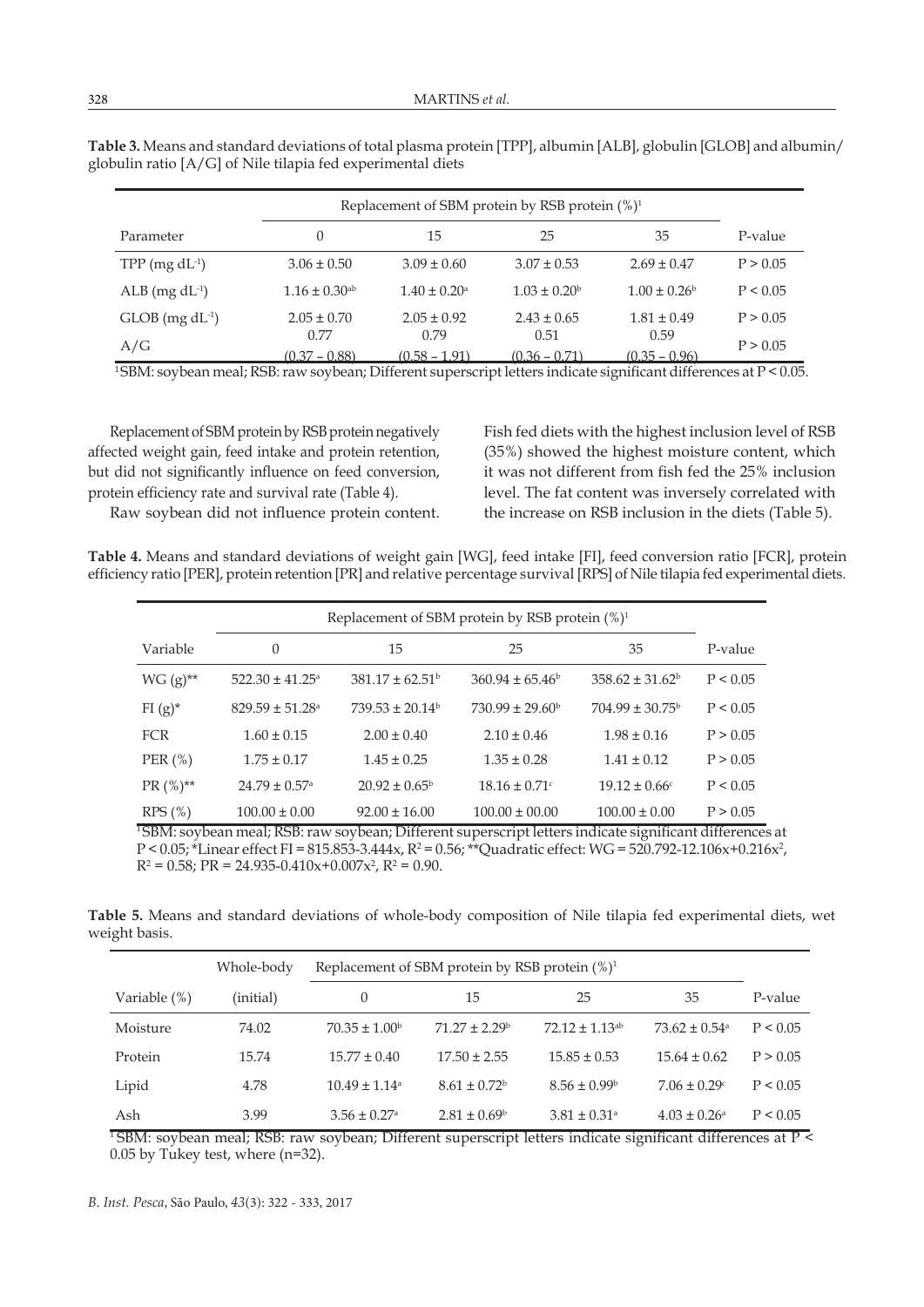## **DISCUSSION**

Haematological profile can be used as an indicator of fish health. However, reference intervals for normal fish must be available, mainly due to the extent of physiological variation and the characteristics of each species and environment (RANZANI-PAIVA and SILVA-SOUZA, 2004; WEISS and WARDROP, 2010; BARBIERI and FERREIRA, 2011). In this study, haematological parameters were considered normal for the species, as described by FELDMAN *et al.* (2000), and by BARROS *et al.* (2009), in the same conditions and for the same species. Similar results were observed in Atlantic cod when fish meal was replaced by a mixture of plant protein (OLSEN *et al*., 2007); however, the authors used high quality plant protein sources, such as soy protein concentrate and wheat gluten which contain reduced amounts of antinutrients. AJALA *et al.* (2015) also observed general healthy status for fish fed with *Vernonia amygdalina* Del; it could also be due to the method of processing causing a reduction in saponin content of the leaf.

The results of this study were surprisingly since we assumed to observe an effect of the antinutrients on haematology. Although there were no significant differences in erythropoiesis, the highest percentage of raw soybean addition in the diet resulted in a 6.4% decrease on erythrocytes, 8.95% on haematocrit, and 3.22% for haemoglobin rate, which can also be related to agonistic behavior of the fish. NCHA *et al.* (2015) observed decreased haematocrit, erythrocyte and hemoglobin as the moringa leaf meal level increased in the diet for the *Clarias gariepinus*. The authors suggested that the reduction in the concentration of the haematocrit in the blood usually occurs due to the presence of toxic factor, which has adverse effect on blood formation. The decrease in erythrocytes may be ascribed to the higher concentration of anti-metabolites especially phytates in the diets containing more moringa leaf meal. The reduction in the hemoglobin concentration could imply that diets having higher substitutions contained low quality protein, and this may have resulted in poor transportation of oxygen from the respiratory organs to the peripheral tissue.

The antinutrients in RSB may have induced an immune response in Nile tilapia since a significant increase on neutrophils was observed when the highest levels of RSB was included in the diets. Previous studies on salmonids and carp

have demonstrated a soybean-induced enteritis characterized by infiltration of lymphocytes, macrophages, eosinophils and neutrophils in the lamina propria which may induce functional alterations such as reduction in brushborder enzyme activities and reduced uptake of macromolecules like proteins (KROGDAHL *et al*., 2010; URÁN *et al.*, 2008). Although we did not evaluate the effect of RSB on intestinal morphology, the increased number of neutrophils in Nile tilapia blood may be a secondary effect of an inflammation in the gut of fish once a recently study have reported the adverse effect of SBM on Nile tilapia intestinal and hepatic enzyme activities (LIN and LUO, 2011). However, further studies are needed to prove this hypothesis. The lack of difference compared to the control diet may be related to the high data variation, which is common for this type of parameter (WEISS and WARDROP, 2010).

Plasmatic protein concentration has been used to indicate the resistance of fish to stress since it refers to albumin and globulin fractions in plasma or serum. Albumin is the most abundant fraction and it is responsible for nutrient transportation and blood osmotic balance, while globulin fraction is involved in immune defense mechanisms (THOMAS, 2000). Although there were no statistical differences, we observed a decrease in the A:G ratio in fish fed diets with the highest RSB inclusion. Significant changes in ALB levels can reflect a possible stress condition of the fish.

Antinutritional factors found in RSB, such as lectins, phytic acids, saponins, protease inhibitors and allergens, can influence feed intake (FRANCIS *et al*., 2001). Feed intake was affected by the replacement of RSB in the diets, as the 35% replacement level caused an 18% decrease on feed intake compared to the control group. In salmonids, which causes enteritis in fish fed with soy products have been attributed to soy saponins and/or their interaction with other antinutrients, such as tannins (KROGDAHL *et al*., 2010). For instance, saponins induced growth depression due to reduced feed intake in Chinook salmon (*Oncorhynchus tshawytscha*) fed both *Quillaja saponaria* and a purified soybean extract containing saponins (BUREAU *et al.,* 1998), while rainbow trout have significant decrease on growth performance. Serious damage to the intestinal mucosa has been reported for both species (BUREAU *et al.,* 1998); however, Atlantic salmon seems to be more affected than other salmonid species (BUREAU *et al.,* 1998)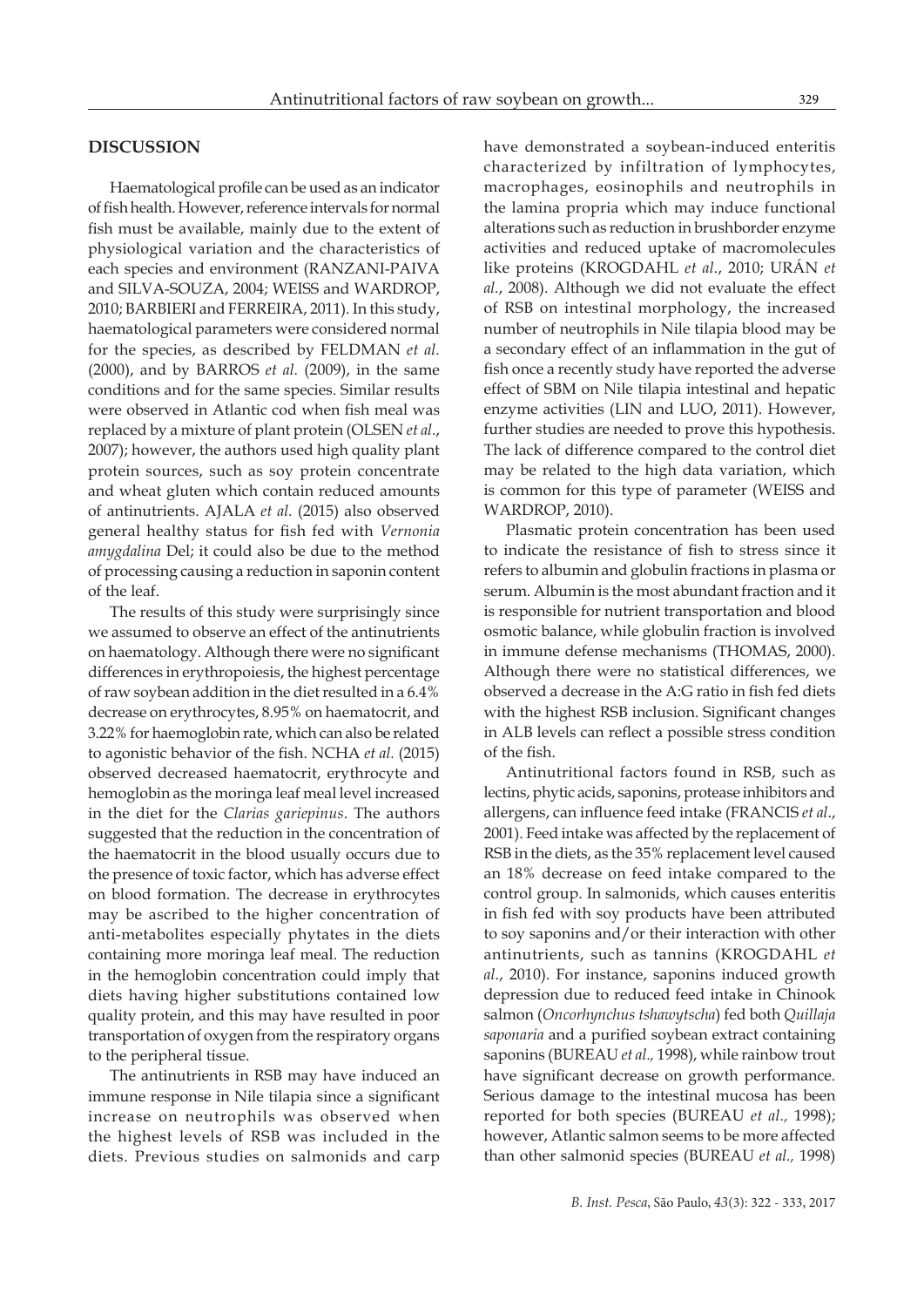showing reduced microvilli height and absorptive vacuole (BOONYARATPALIN *et al*., 1998).

Chemical indicators (trypsin inhibitor, protein solubility and urea activity) and biological indicators (weight gain, feed conversion and subclinical signs) have been used to determine the presence of antinutritional factors in feeds and its effects on animals (FRANCIS *et al.,* 2001). RSB has urea activity, which indicated the presence of antinutritional factors; protein solubility and high levels of trypsin inhibitors indicates the inadequate soybean processing which contributed to impaired growth performance and explains the low weight gain and protein retention results. Similar responses were described for tilapia (WEE and SHU, 1989), salmonids (BUREAU *et al.,* 1998; CHENG and HARDY, 2003), pacu *Piaractus mesopotamicus* (STECH et al., 2010), and channel catfish *Ictalurus punctatus* (PERES *et al.,* 2003).

Survival rate was not affected by RSB inclusion, and the mortality recorded was likely due to agonistic confrontation among animals (MEDEIROS *et al.,* 2005; GONÇALVES-DE-FREITAS *et al.,* 2008).

Inverse correlation between moisture and lipid content in carcass are expected, and reflected the influence of antinutritional substances in the nonprocessed raw soybean grains (FRANCIS *et al*., 2001). Similar results were previously reported with territorial species (CASTELL and CLIPLEF, 1988) and channel catfish (PERES *et al*., 2003), whereas high content of RSB decreased visceral and hepatic somatic indices.

The 90-day feeding period may have been decisive to the outcome of the study. Common carp seems to recover from soybean-induced enteritis after 45 days showing an adaptive response to soybean inclusion, could be attributed to the omnivorous nature of species which have a higher ability to modulate digestive functions to digest plant protein (URÁN *et al.*, 2008). Although we did not evaluate specific inflammation sites in this study, an adaptive response of Nile tilapia could have occurred after 90 days of feeding, where it was not possible to observe statistical differences for the erythrogram only for the neutrophils with the diet containing the highest level of raw soybeans.

# **CONCLUSION**

In this study we can conclude that although

the antinutritional factors present in raw soybean interfered the growth performance, it is recommended to use values below 35% of replacement as it does not affect fish health.

# **ACKNOWLEDGMENTS**

The authors are grateful to the São Paulo State Research Support Foundation – FAPESP, for financial support (Process 08/56350-1).

### **REFERENCES**

- AJALA, O.O.; OWOYEMI A.O.; AINA, O.O. 2015 Hematological and histological features of the testis and liver of male African catfish (*Clarias gariepinus*) fed ration supplemented with *Vernonia amygdalina* Del. *Philippine Journal of Veterinary and Animal Sciences*, *41*(2): 92-100.
- AOAC (Association of Official Analytical Chemist). 2000 *Official methods of analysis.* 12th edition. Washington, D. C, p.1219.
- A.O.C.S. 1980 Urease Activity. *Official Method Ba*. American Oil Chemists Society, Champagne, Ill, p. 9-58.
- ARABA, M.; DALE, N.M. 1990 Evaluation of KOH solubility as an indicator of over-processing of soybean meal. *Poultry Sicence*, *69*(1): 76-83.
- BARBIERI, E.; BONDIOLI, A.C.V. 2015 Acute toxicity of ammonia in Pacu fish (*Piaractus mesopotamicus* , Holmberg, 1887) at different temperatures levels. *Aquaculture Research*, *46*(3): 565-571.
- BARBIERI, E.; FERREIRA, L.A.A. 2011 Effects of the Organophosphate Pesticide Folidol 600® on the Freshwater Fish, Nile Tilapia (*Oreochromis niloticus*). *Pesticide Biochemistry and Physiology, 99*(3): 209-214.
- BARROS, M.M.; RANZANI-PAIVA, M.J.T.; PEZZATO, L.E.; FALCON, D.R.; GUIMARÃES, I.G. 2009 Hematological response and growth performance of Nile tilapia fed diets containing folic acid. *Aquaculture Research*, *40*(8): 895-903.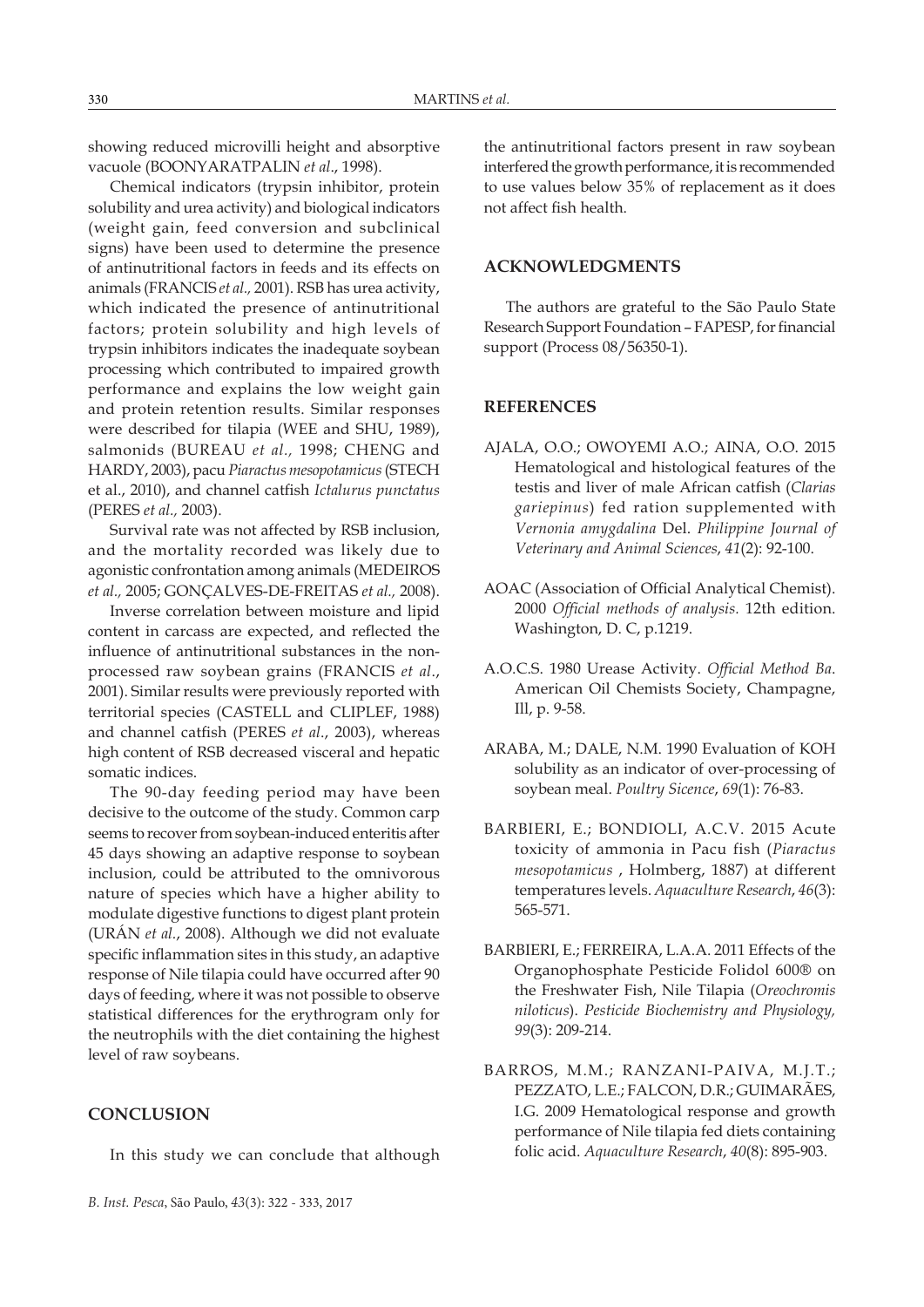- BARROWS, F.T.; GIBSON GAYLORD, T.; SEALEY, W.M.; HAAS, M.J.; STROUP, R.L. 2008 Processing soybean meal for biodiesel production; effect of a new processing method on growth performance of rainbow trout, *Oncorhynchus mykiss. Aquaculture, 283*(1-4): 141-147.
- BERGAMIN, G.T.; VEIVERBERG, C.A.; SILVA, L.P.; PRETTO, A.; SIQUEIRA, L.V.; NETO, J.R. 2013 Extração de antinutrientes e aumento da qualidade nutricional dos farelos de girassol, canola e soja para alimentação de peixes. *Ciência Rural*, *43*(10): 1878-1884.
- BOONYARATPALIN, M.; SURANEIRANAT, P.; TUNPIBAL, T. 1998 Replacement of fish meal with various types of soybean products in diets for the Asian seabass, *Lates calcarifer*. *Aquaculture, 161*(1): 67-78.
- BOYD, C.E. *Water quality in pond for aquaculture*. Srimp Mart, Songkhla, Thailand, 1996 451p.
- BUREAU, D.P.; HARRIS, A.M.; CHO, C.Y. 1998 The effects of purified alcohol extracts from soy products on feed intake and growth of chinook salmon (*Oncorhynchus tshawytscha*) and rainbow trout (*Oncorhynchus mykiss*). *Aquaculture, 161*(1): 27-43.
- CASTELL, A.G.; CLIPLEF, R.L. 1988 Performance and carcass response to dietary inclusion of raw soybean (cv. Maple amber) by boars feed ad libitum from 30 to 95 kg live weight. *Canadian Journal Animal Science*, *68*(1): 275-282.
- CARVALHO, M.R.B.; STECH, M.R.; CARNEIRO, D.J. 1997 Utilização de diferentes cultivares de soja crua na alimentação de pacu (*Piaractus mesopotamicus*): avaliação do desempenho de produção e do metabolismo dos peixes. *Boletim Instituto de Pesca, 24*(especial): 147-156.
- CHENG, Z.J; HARDY, R.W. 2003 Effects of extrusion and expelling processing, and microbial phytase supplementation on apparent digestibily coeficients of nutrients in full-fat soybeans for rainbow trout (*Oncorhynchus mykiss*). *Aquaculture, 218*(1-4): 501-514.
- DANWITZ, A.; BUSSEL, C.G.J.; KLATT, S.F.; SCHULZ, C. 2016 Dietary phytase supplementation in rapeseed protein based diets influences growth performance, digestibility and nutrient utilisation in turbot (*Psetta maxima* L.). *Aquaculture*, *450*(1): 405-411.
- EGOUNLETY, M.; AWORH, O. 2003 Effect of soaking, dehulling, cooking and fermentation with Rhizopus oligosporus on the oligosaccharides, trypsin inhibitor, phytic acid and tannins of soybean (*Glycine max* Merr.), cowpea (*Vigna unguiculata* L. Walp) and groundbean (*Macrotyloma geocarpa* Ha). *Journal of Food Engineering, 56*(2-3): 249–254.
- EL-SAYED, A.; NMARTÍNEZ, I.; MOYANO, F. 2000 Assessment of the effect of plant inhibitors on digestive proteases of nile tilapia using in vitro assays. *Aquaculture International, 8*(1): 403–415.
- FELDMAN, B.F.; ZINKL, J.G.; JAIN, N.C. 2000 *Schalm's Veterinary Hematology*. 5th. edition. Philadelphia: Lippincott Williams and Wilkins. 1376p.
- FRANCIS, G.; MAKKAR, H.P.S.; BECKE, K. 2001 Antinutritional factors present in plant-derived alternate fish feed ingredients and their effects in fish: review. *Aquaculture, 199*(3-4): 197-227.
- FURUYA, W.M.; PEZZATO, L.E.; BARROS, M.M.; PEZZATO, A.C.; FURUYA, V.R.B.; MIRANDA, E.C. 2004a Use of ideal protein concept for precision formulation of amino acid levels in fish-meal-free diets for juvenile Nile tilapia (*Oreochromis niloticus* L.). *Aquaculture Research*, *35*(12): 1110–1116.
- FURUYA, W.M.; HAYASHI, C.; FURUYA, V.R.B.; SAKAGUTI, E.S.; BOTARO, D.; SILVA, L.C.R.; AURESCO, S.A. 2004b Farelo de soja integral em rações para juvenis de tilápia do Nilo (*Oreochromis niloticus*). *Acta Scientiarum. Animal Sciences, 26*(2): 203–207.
- GONÇALVES-DE-FREITAS, E.; TERESA, F.B.; GOMES, F.S.; GIAQUINTO, P.C. 2008 Effect of water renewal on dominance hierarchy of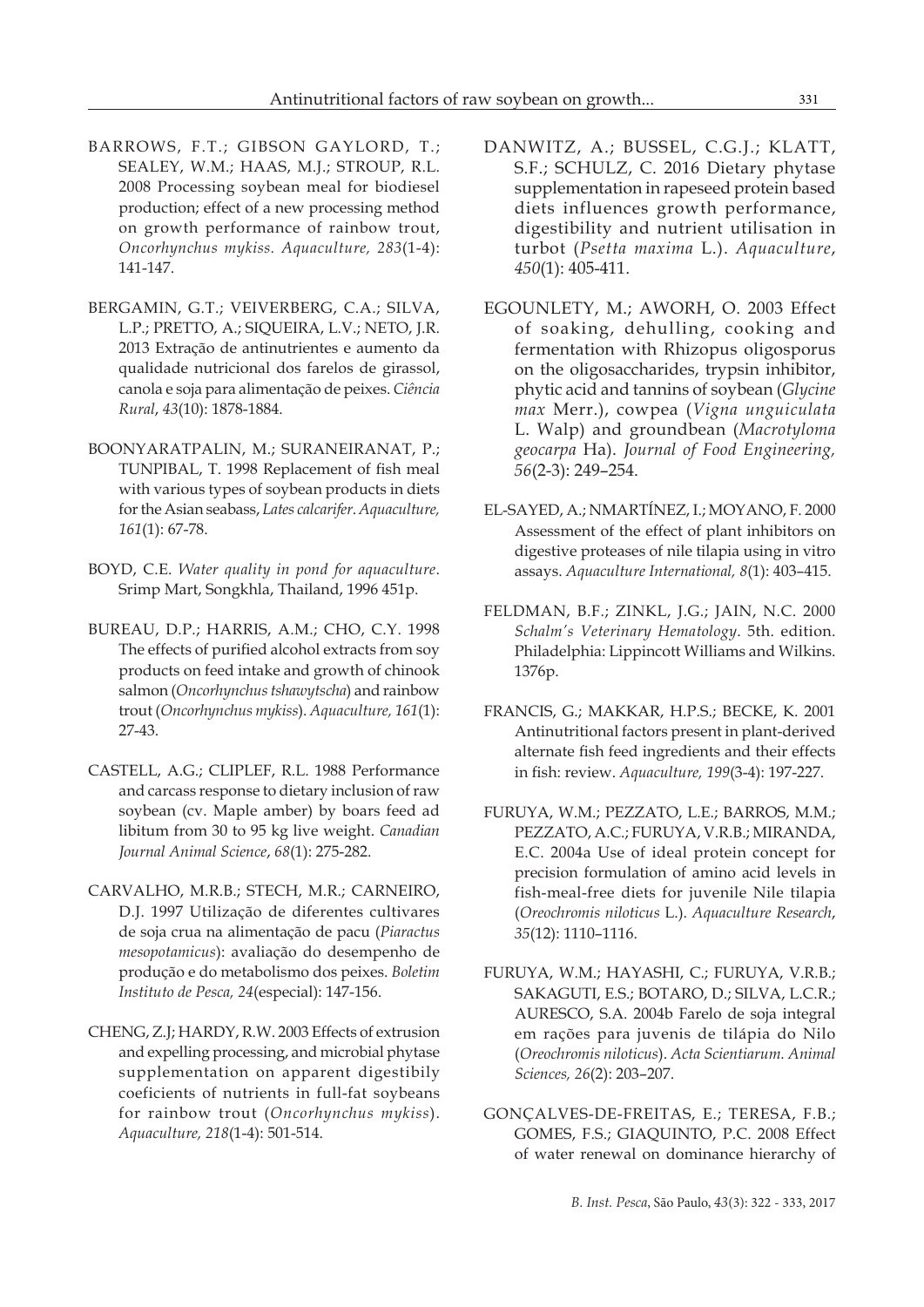juvenile Nile tilapia. *Applied Animal Behaviour Science, 112*(1-2): 187-195.

- GONÇALVES, G.S.; PEZZATO, L.E.; BARROS, M.M.; ROCHA, D.F.; KLEEMAN, G.K.; ROSA, M.J.S. 2009 Energia e nutrientes digestíveis de alimentos para a tilápia do nilo. *Boletim do Instituto de Pesca, 35*(2): 201–213.
- GUIMARÃES, I.G.; PEZZATO, L.E.; BARROS, M.M. 2008 Amino acid availability and protein digestibility of several protein sources for Nile tilapia, *Oreochromis niloticus*. *Aquaculture Nutrition, 14*(5): 396-404.
- HERTRAMPF, J.W.; PIEDAD-PASCUAL, F. 2003 *Handbook on Ingredients for Aquaculture Feeds*. 573p.
- IWASHITA, Y.; YAMAMOTO, T.; FURUITA, H.; SUGITA, T.; SUZUKI, N. 2008 Influence of certain soybean antinutritional factors supplemented to a casein-based semipurified diet on intestinal and liver morphology in fingerling rainbow trout Oncorhynchus mykiss. *Fisheries Science, 74*(5): 1075–1082.
- JOHNSON, R.A.; WICHERN, D.W. 2002 *Applied multivariate statistical analyses*. 5th edition New Jersey, Prentice-Hall. 767p.
- KAKADE, M.L.; SIMONS, N.; LIENER, I.E. 1969 An evaluation of natural vx. Synthetic substrates for measuring the antitryptic activy of soybean samples. *Cereal Chemistry, 46*(1): 518-526.
- KROGDAHL, A.; PENN, M.; THORSEN, J.; REFSTIE, S.; BAKKE, A.M. 2010 Important antinutrients in plant feedstuffs for aquaculture: an update on recent findings regarding responses in salmonids. *Aquaculture Research, 41*(3): 333–344.
- LIN, S.; LUO, L. 2011 Effects of different levels of soybean meal inclusion in replacement for fish meal on growth, digestive enzymes and transaminase activities in practical diets for juvenile tilapia, *Oreochromis niloticus*×*O. aureus*. *Animal Feed Science and Technology, 168*(1-2): 80–87.
- LIS, H.; SHARON, N. 1973 The biochemistry of plant

lectins (phytohemagglutinins). *Annual Review of Biochemistry, 42*(1): 541-574.

- MEDEIROS, A.P.T.; CHELLAPPA, S.; CACHO, M.S.R.F.; YAMAMOTO, M.E. 2005 Encontros agonísticos e territorialidade entre machos de híbrido vermelho de tilápia, *Oreochromis niloticus* (Linnaeus, 1758) X *Oreochromis mossambicus* (Peters, 1852) e de tilápia do Nilo, *Oreochromis niloticus* (Cichlidae). *Revista Brasileira de Zoociência, 7*(2): 273-284.
- MORRIS, P.C.; GALLIMORE, P.; HANDLEY, J.; HIDE, G.; HAUGHTON, P.; BLACK, A. 2005 Full-fat soya for rainbow trout (*Oncorhynchus mykiss*) in freshwater: Effects on performance, composition and flesh fatty acid profile in absence of hind-gut enteritis. *Aquaculture, 248*(1): 147–161.
- NCHA, O.S.; MICHAEL, P.B.; NNABUCHI, U.O.; ALEX E. 2015 Effect of diets with moringa leaf meal on growth, carcass composition and haematology of *Clarias gariepinus*. *Fisheries and Aquatic Studies*, *3*(2): 397-401.
- NRC (National Research Council) 1993 *Nutrient Requirements of Fish*. National Academy of Science, Washington, D.C. 124p.
- OLSEN, R.E.; HANSEN, A,C.; ROSENLUND, G.; HEMRE, G.I.; MAYHEW, T.M.; KNUDSEN, D.L.; EROLDOGAN, O.T.; MYKLEBUST, R.; KARLSEN. O. 2007 Total replacement of fish meal with plant proteins in diets for Atlantic cod (*Gadus morhua* L.) II — Health aspects. *Aquaculture, 272*(1-4): 612-624.
- PERES, H.; LIM, C.; KLESIUS, P.H. 2003 Nutritional value of heat-treated soybean meal for channel catfish (*Ictalurus punctatus*). *Aquaculture, 225*(1- 4): 67-82.
- RANZANI-PAIVA, M.J.T.; SILVA-SOUZA, A.T. 2004 Hematologia de Peixes Brasileiros. In: RANZANI-PAIVA, M.J.T.; TAKEMOTO, R.M.; LIZAMA, M.A.P. *Sanidade de Organismos Aquáticos*. Varela Publishing, São Paulo, SP. p. 89-120.
- SAS Institute Inc. 2004 *SAS User´s guide statistics*. 5th edition. Cary, NC. 120p.

*B. Inst. Pesca*, São Paulo, *43*(3): 322 - 333, 2017